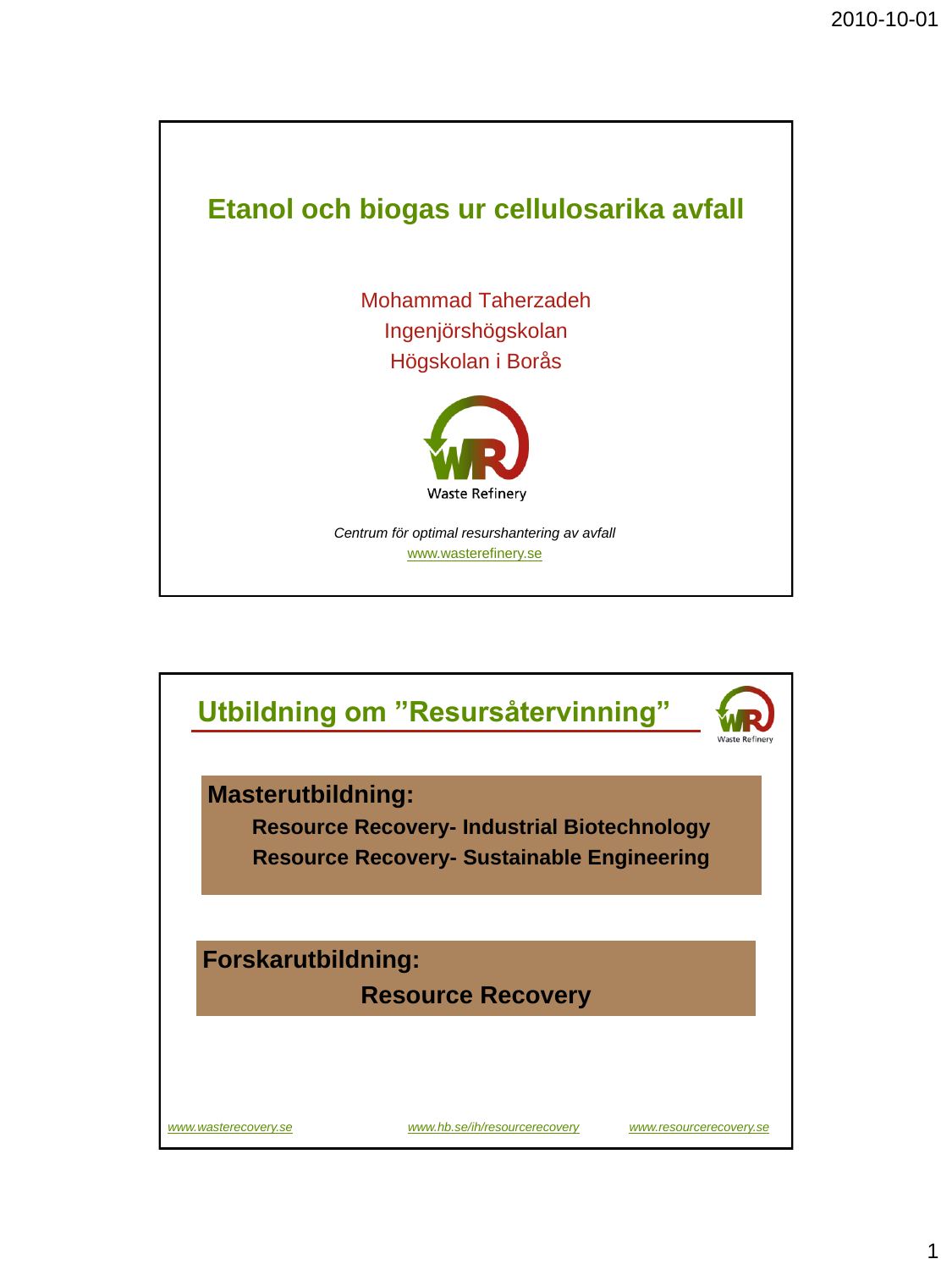

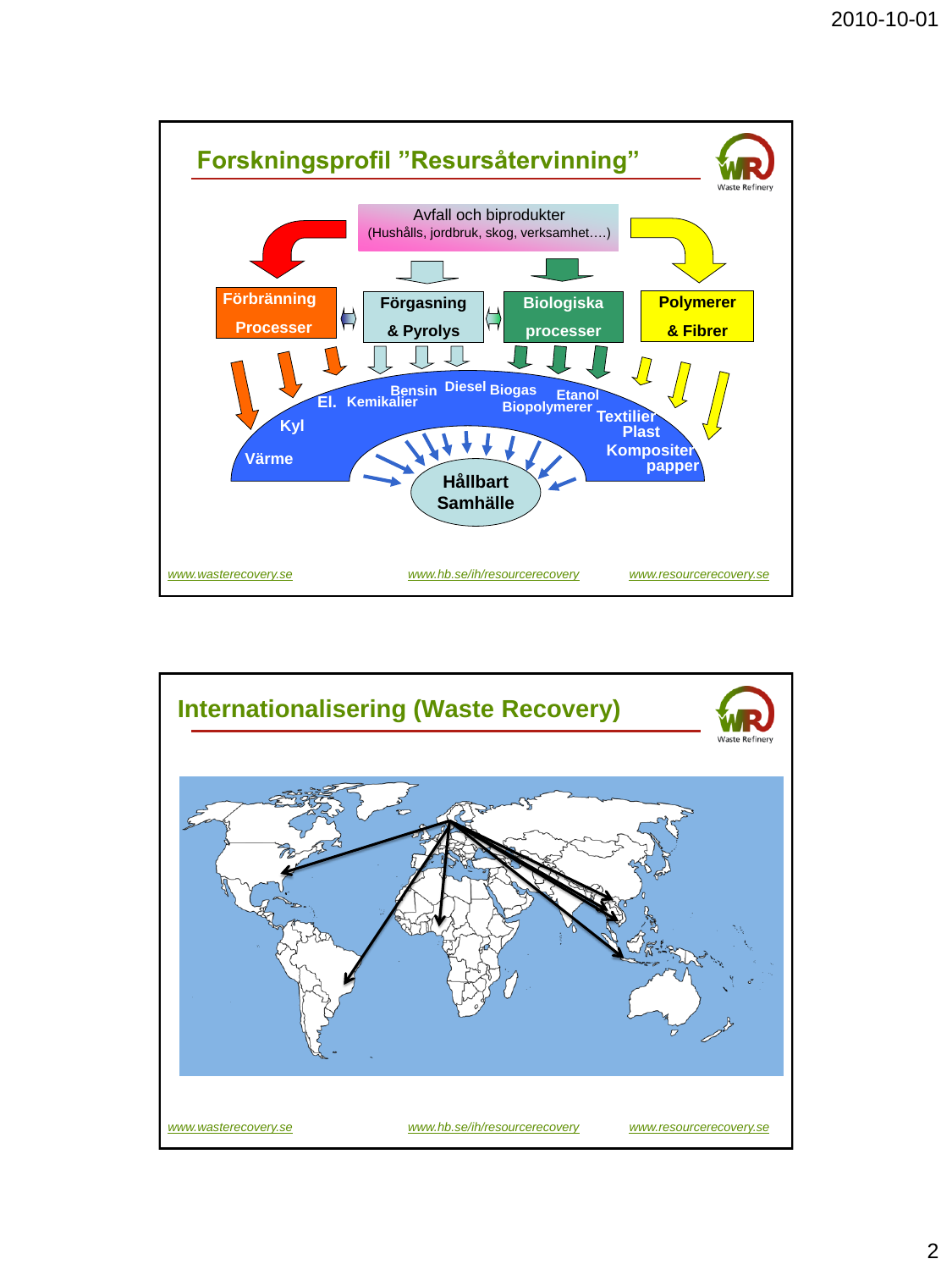

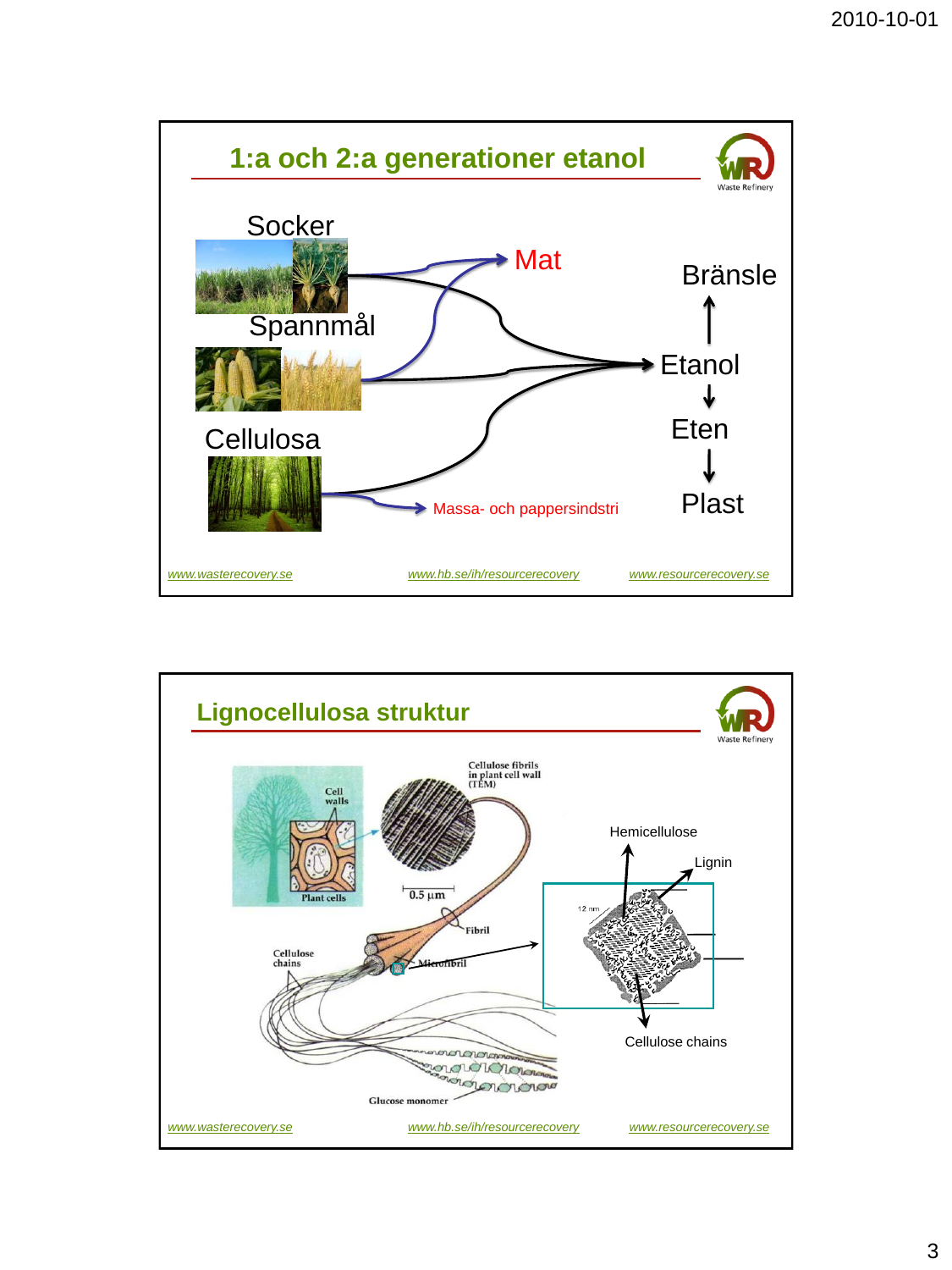



4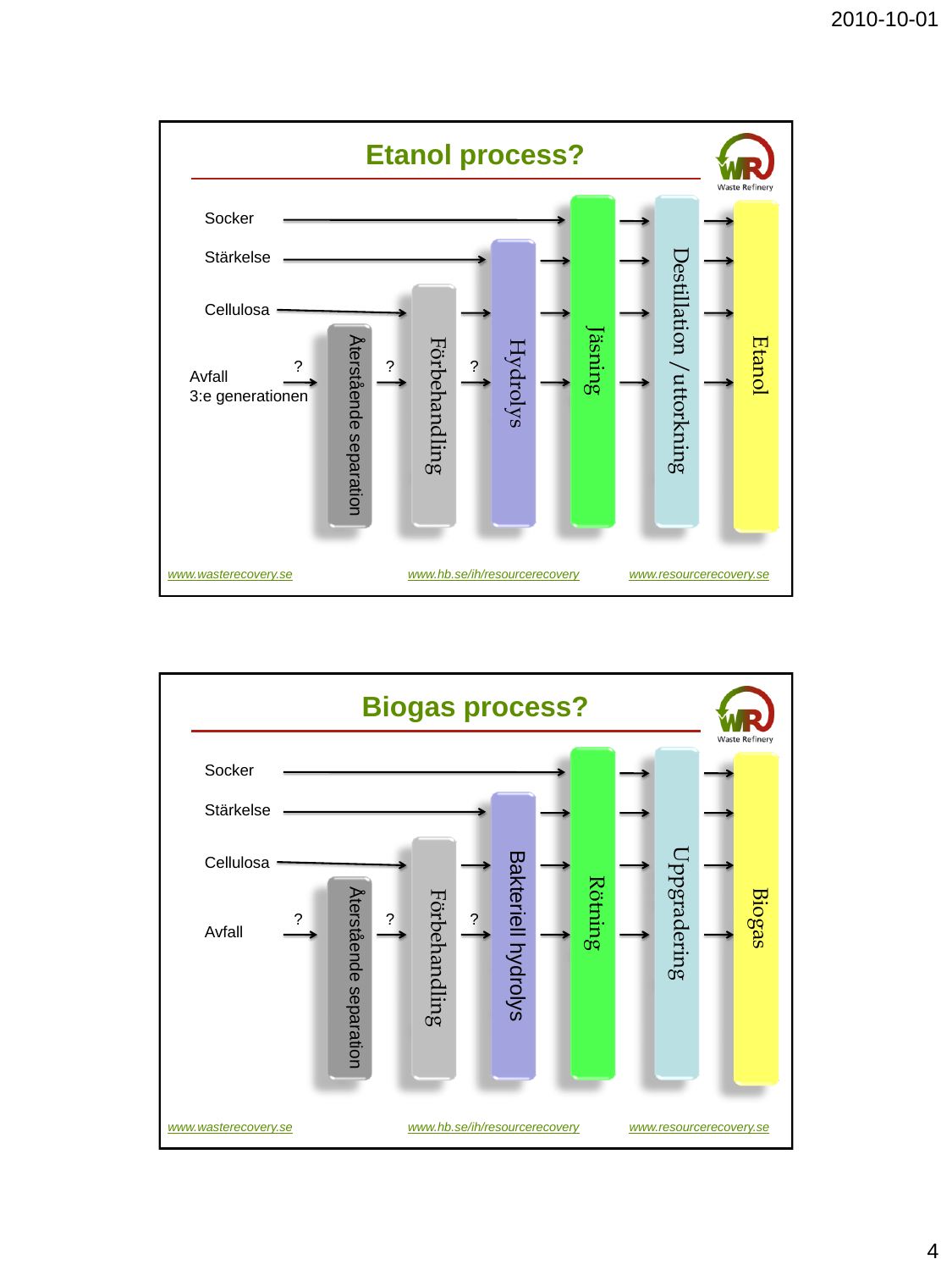| Sockerpoymerer (%) |        |        |                 |       |  |
|--------------------|--------|--------|-----------------|-------|--|
| <b>Material</b>    | Glucan | Mannan | <b>Galactan</b> | Xylan |  |
| Lövved             |        |        |                 |       |  |
| AI                 | 40.5   | 1.5    | 0.8             | 16.1  |  |
| Asp                | 43.2   | 2.2    | 0.5             | 15.1  |  |
| Björk              | 40.7   | 1.7    | 0.7             | 20.0  |  |
| <b>Barrved</b>     |        |        |                 |       |  |
| Tall               | 42.4   | 11.8   | 1.9             | 4.7   |  |
| Gran               | 41.6   | 11.5   | 2.0             | 4.7   |  |

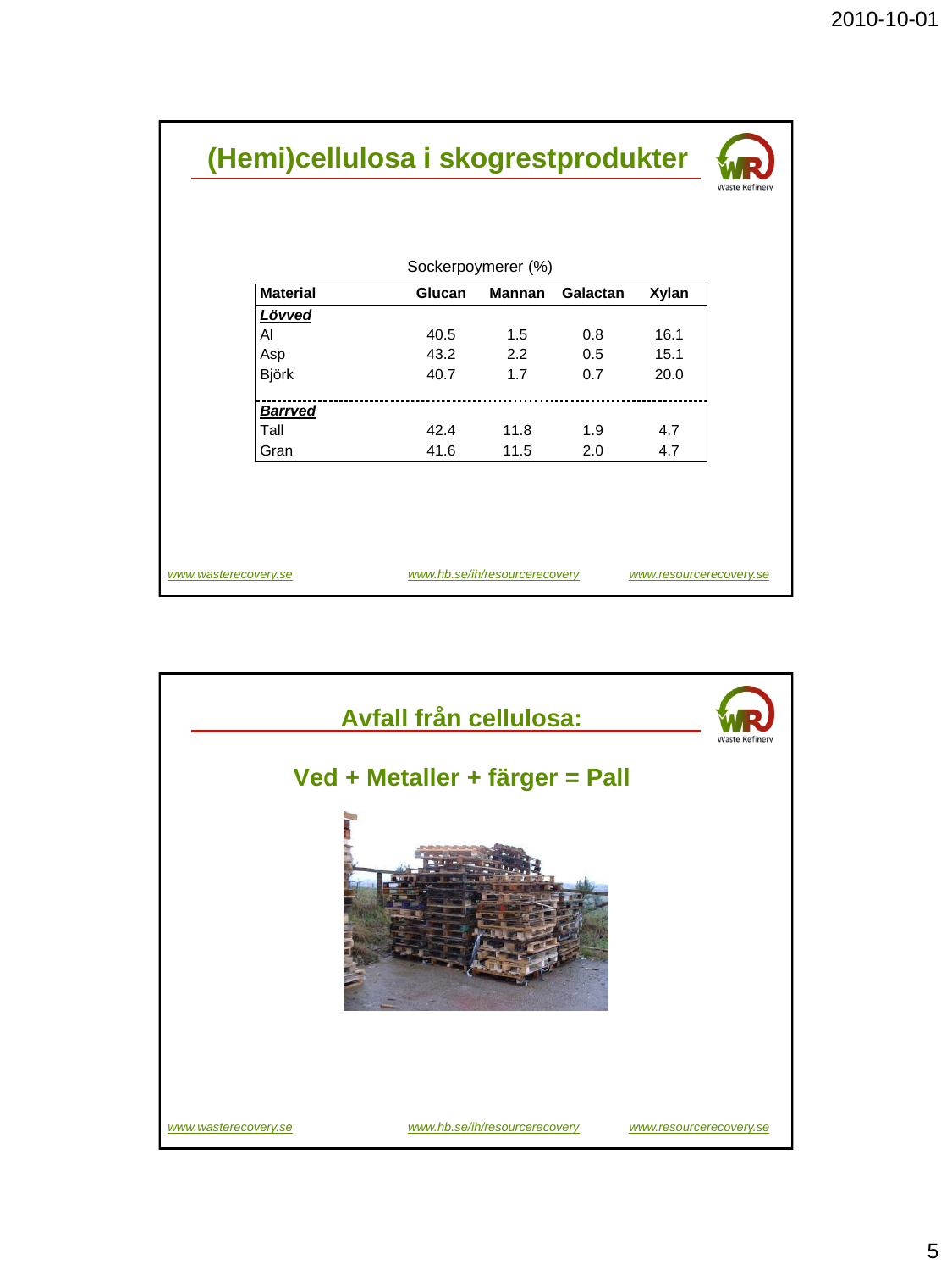| <b>Avfall från cellulosa:</b><br><b>Waste Refinery</b><br><b>Toxiska cellulosa</b> |                               |                           |                         |  |  |  |  |
|------------------------------------------------------------------------------------|-------------------------------|---------------------------|-------------------------|--|--|--|--|
|                                                                                    |                               |                           |                         |  |  |  |  |
|                                                                                    |                               |                           |                         |  |  |  |  |
|                                                                                    | Carbohydrate                  | % (of total solid)        |                         |  |  |  |  |
|                                                                                    | Glucose                       | $22.9 \pm 2.4$            | hemicellulose           |  |  |  |  |
|                                                                                    | Fructose                      | $14.1 \pm 1.3$            |                         |  |  |  |  |
|                                                                                    | Galactose                     | $4.0 \pm 0.2$             | hemicellulose           |  |  |  |  |
|                                                                                    | Arabinose                     | $7.1 \pm 0.5$             |                         |  |  |  |  |
|                                                                                    | Xylose                        | $0.4 \pm 0.1$             |                         |  |  |  |  |
|                                                                                    | Galacturonic acid             | $19.0 \pm 1.7$            | pectin                  |  |  |  |  |
|                                                                                    | Total                         | 67.5                      |                         |  |  |  |  |
|                                                                                    |                               | Int. J. Mol. Sci. 2007, 8 |                         |  |  |  |  |
|                                                                                    |                               | Limonen ca 0.5%           |                         |  |  |  |  |
| www.wasterecovery.se                                                               | www.hb.se/ih/resourcerecovery |                           | www.resourcerecovery.se |  |  |  |  |

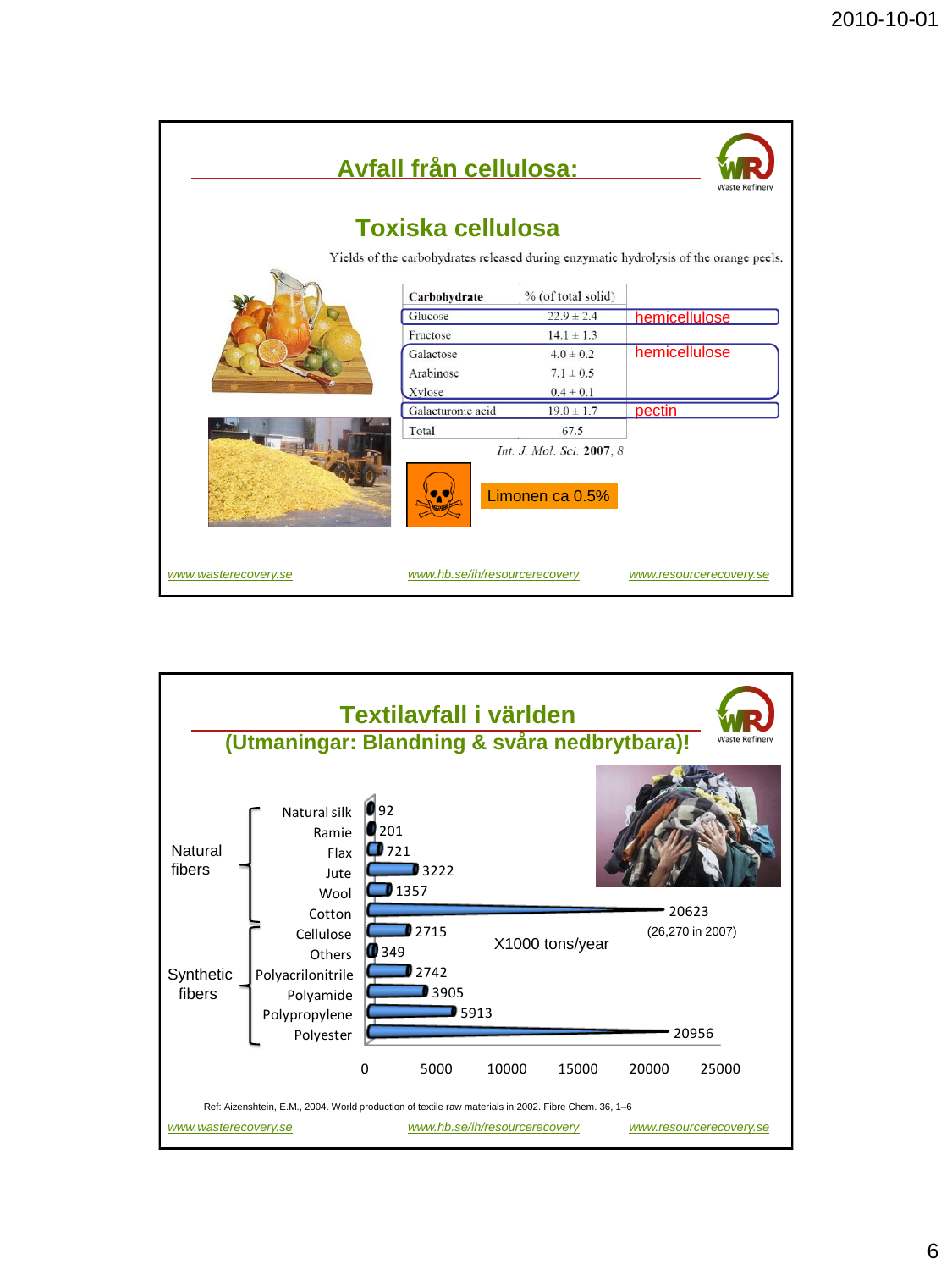

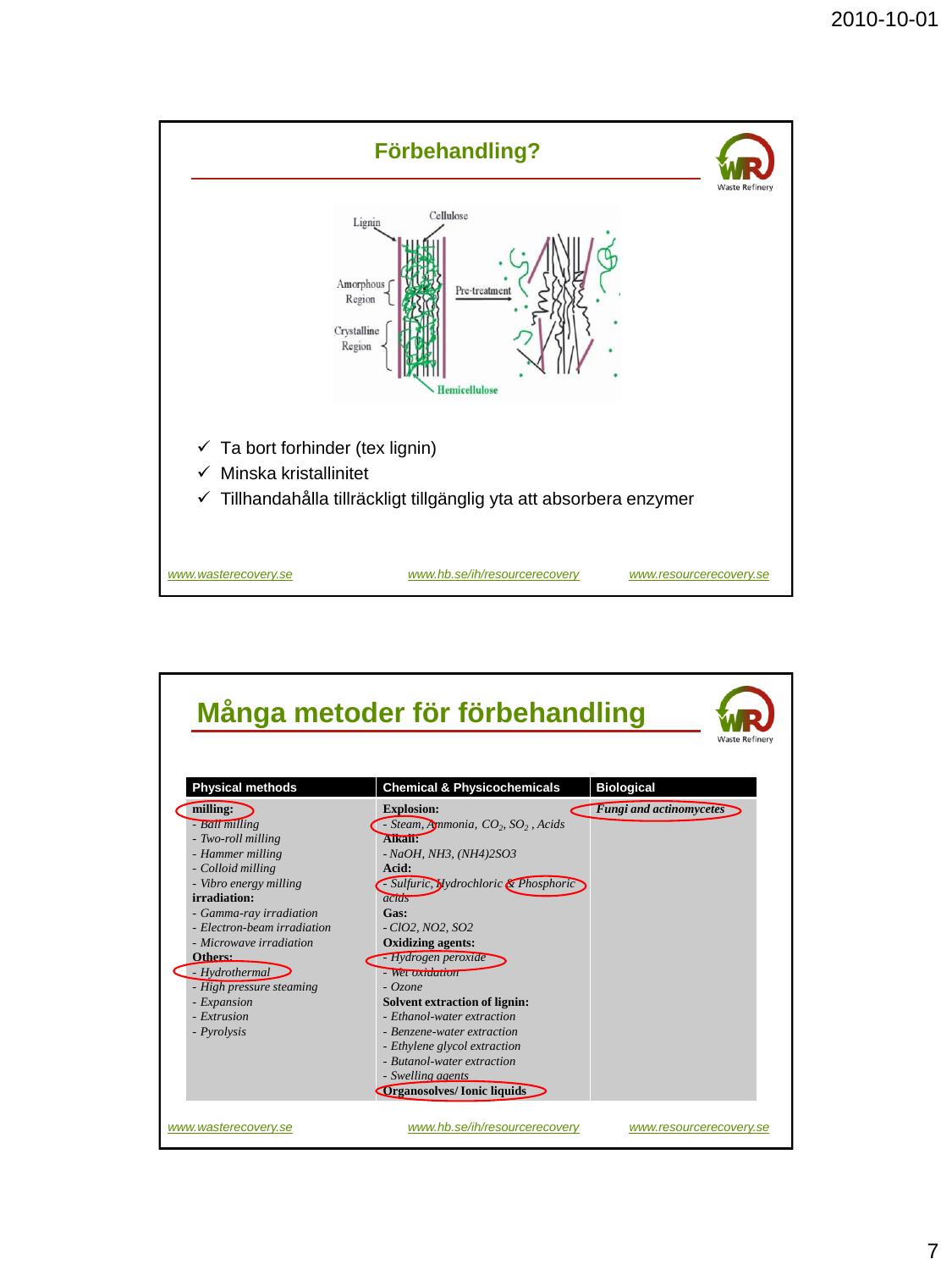

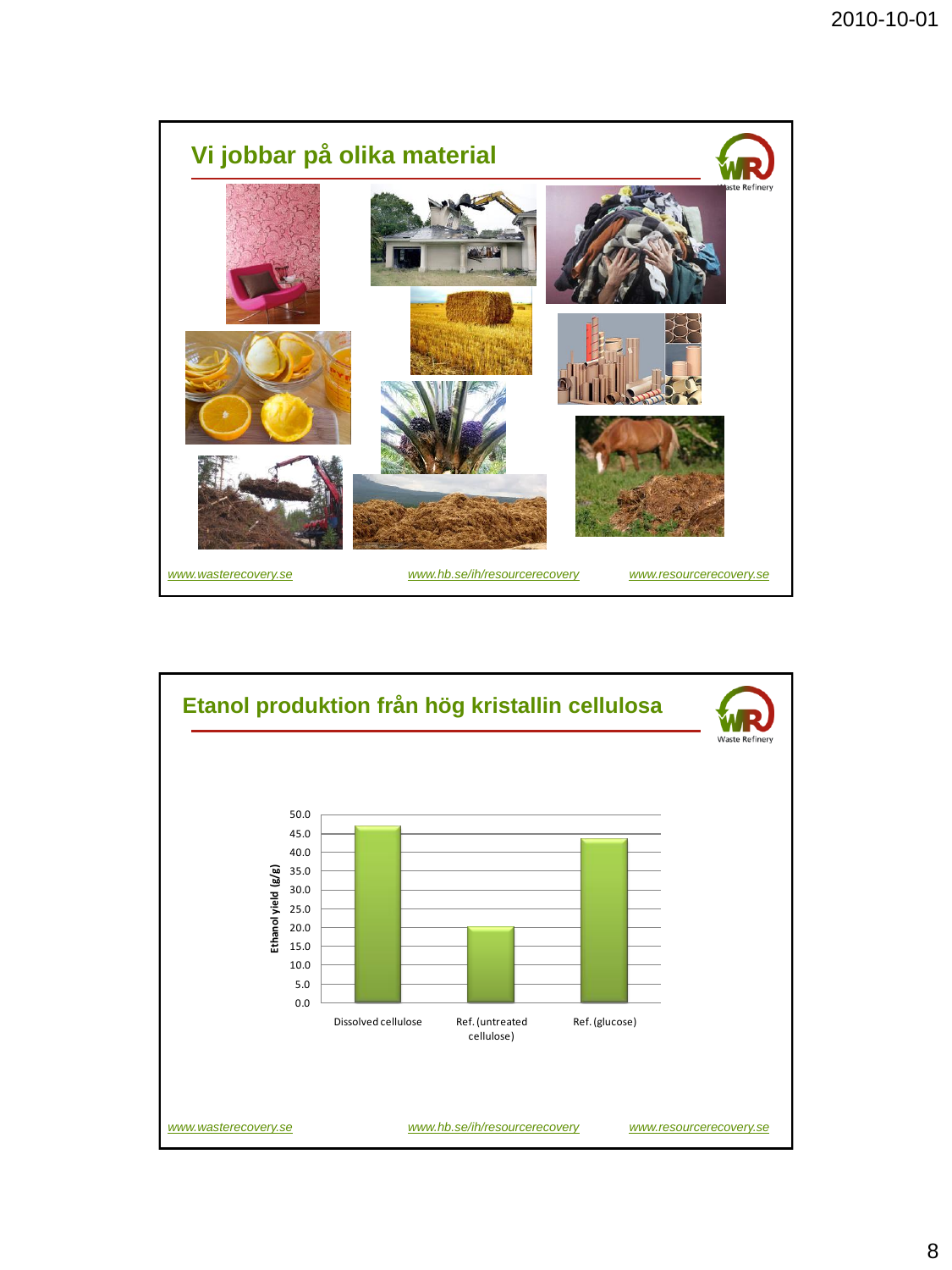